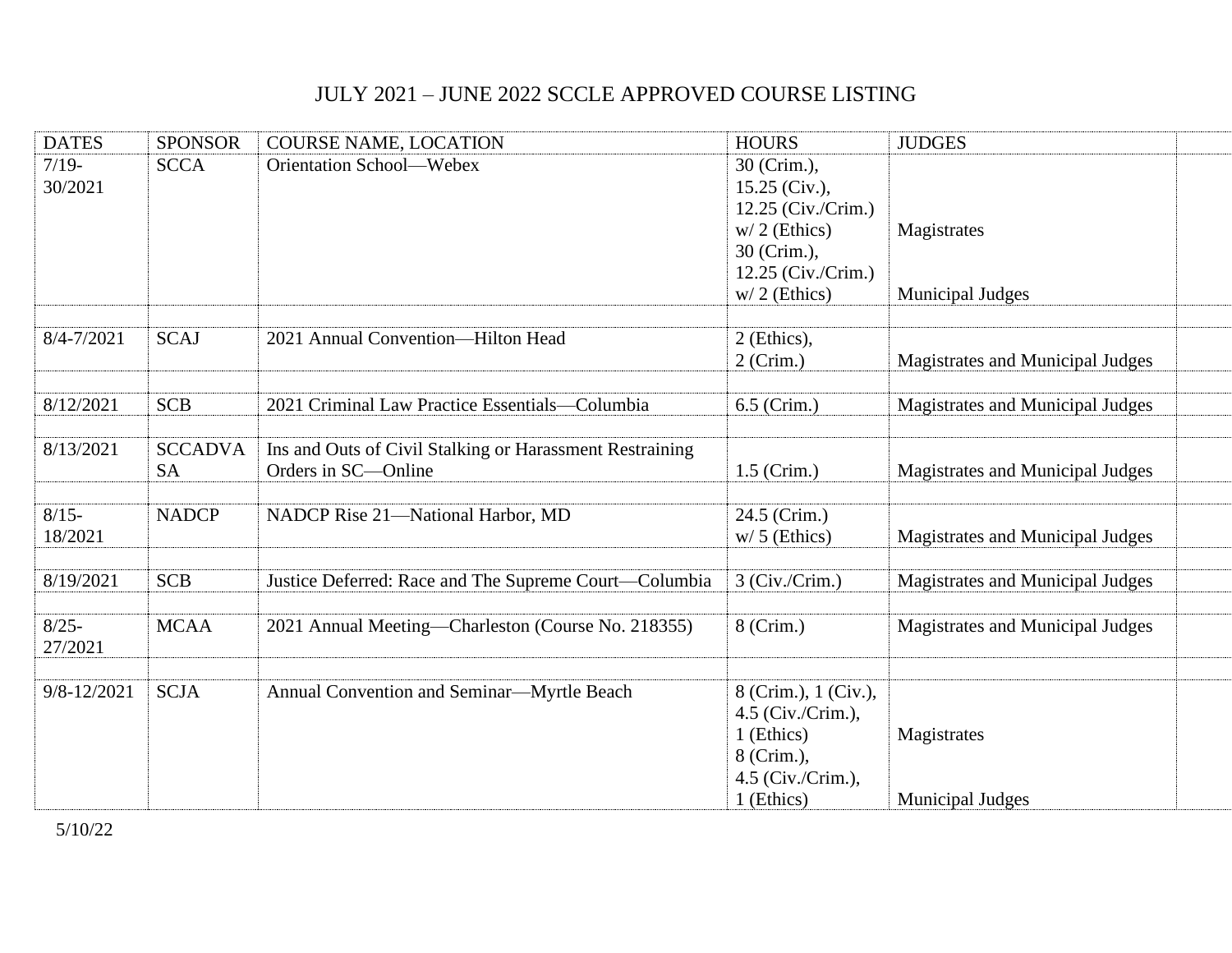| 9/30/2021<br>****   | <b>SCB</b>    | Mental Health First Aid-Mount Pleasant                                                                                    | 7.41 (SA/MH)                       | Magistrates and Municipal Judges |
|---------------------|---------------|---------------------------------------------------------------------------------------------------------------------------|------------------------------------|----------------------------------|
| 10/8/2021<br>****   | <b>BCBA</b>   | Wellness on the Water-Beaufort                                                                                            | 2 (SA/MH)                          | Magistrates and Municipal Judges |
| $10/8/2021*$        | <b>SRHC</b>   | United We StandPutting the Pieces Together (17 <sup>th</sup> Annual<br>Interpersonal Violence Webinar Conference)-Webinar | 4.5 (Crim.),<br>1 (Ethics)         | Magistrates and Municipal Judges |
| 10/15/2021          | <b>SCAG</b>   | Probation, Parole and Pardon Services Training-Online                                                                     | $1$ (Crim.)                        | Magistrates and Municipal Judges |
| 10/22/2021          | <b>RCBA</b>   | <b>RCBA Annual Ethics CLE-Columbia</b>                                                                                    | 3 (Ethics)                         | Magistrates and Municipal Judges |
| 10/22/2021          | <b>SCB</b>    | A Criminal Trial Demonstration: High Speed, High BAC,<br>High Drama DUI Trial-Columbia and Webinar                        | $6$ (Crim.)                        | Magistrates and Municipal Judges |
| 10/29/2021          | <b>YMC</b>    | DV and Restraining Orders-York                                                                                            | 0.92 (Crim.)                       | Magistrates and Municipal Judges |
| $11/19-$<br>20/2021 | <b>SCDTAA</b> | SCDTAA 54 <sup>th</sup> Annual Meeting-Kiawah                                                                             | $1$ (SA/MH),<br>$0.5$ (Civ./Crim.) | Magistrates and Municipal Judges |
| 12/3/2021<br>****   | <b>MUSC</b>   | 38 <sup>th</sup> Annual Judges and Attorneys Substance Abuse and<br>Ethics Seminar-Charleston and Online                  | 5.5 (Crim.),<br>$0.75$ (SA/MH)     | Magistrates and Municipal Judges |
| 12/15/2021          | <b>NJC</b>    | Access to Justice for Commercial Drivers in the SC Traffic<br>and Criminal Court System--Online                           | $1$ (Crim.)                        | Magistrates and Municipal Judges |
| 1/14/2022           | <b>SCB</b>    | The Evidence Primer: A Practical Refresher for Lawyers-<br>Columbia                                                       | $6$ (Civ./Crim.)                   | Magistrates and Municipal Judges |
|                     |               |                                                                                                                           |                                    |                                  |
|                     |               |                                                                                                                           |                                    |                                  |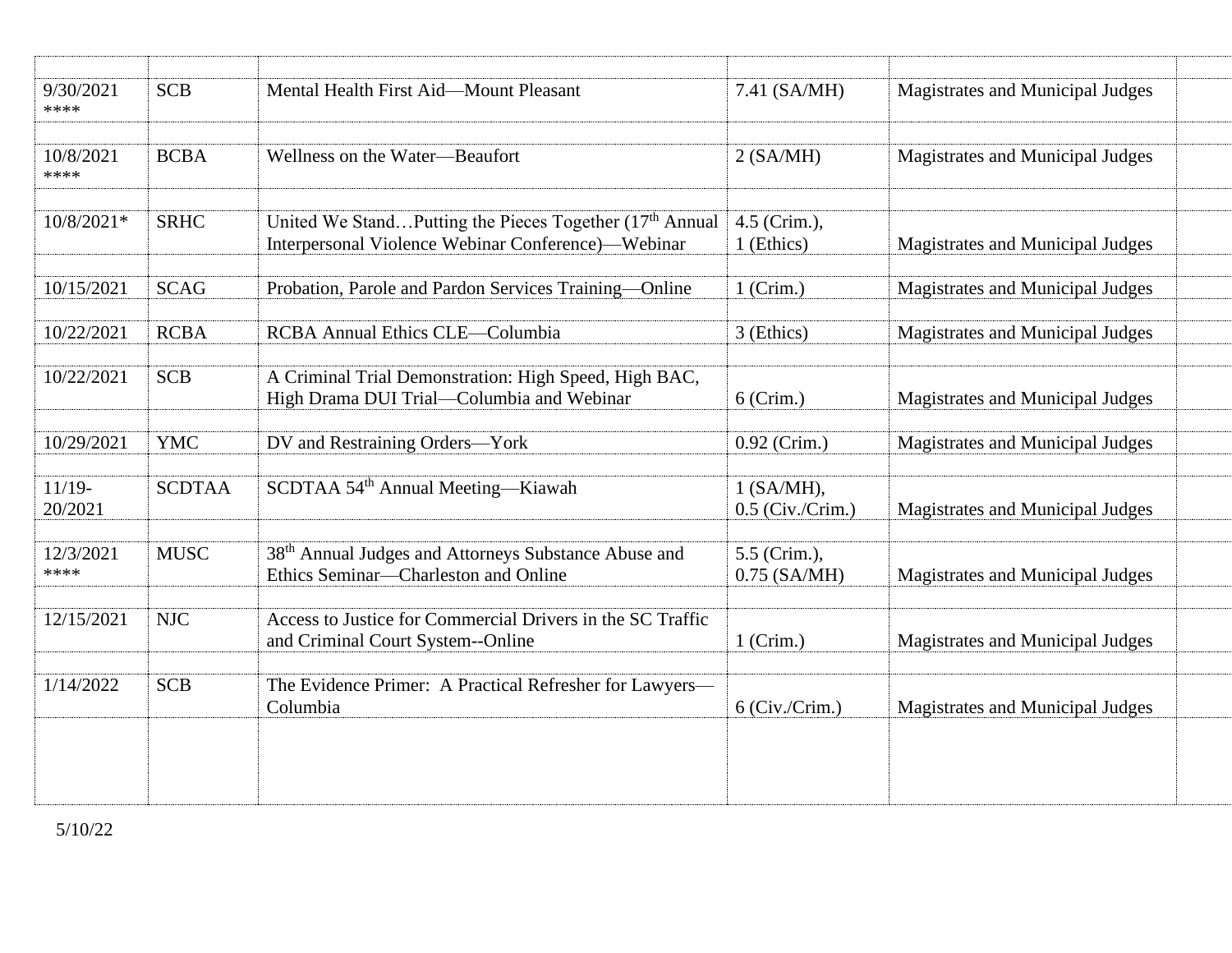| $1/20-$<br>23/2022<br>**** | <b>SCB</b>  | <b>SC Bar Convention</b><br><b>Approved Sections:</b><br><b>Breakfast Ethics Seminar</b><br><b>Consumer Law Section</b><br><b>Criminal Law Section</b><br><b>Torts &amp; Insurance Practices Sections</b><br>Trial & Appellate Advocacy Section<br>What My Facebook Posts Teach About Lawyer Mental<br>Health | $2.75$ (Ethics)<br>$3.25$ (Civ.)<br>3.25 (Crim.)<br>$3.25$ (Civ.)<br>3.25 (Civ./Crim.)<br>$1.25$ (SA/MH)                    | Magistrates and Municipal Judges<br>Magistrates<br>Magistrates and Municipal Judges<br>Magistrates<br>Magistrates and Municipal Judges<br>Magistrates and Municipal Judges |
|----------------------------|-------------|---------------------------------------------------------------------------------------------------------------------------------------------------------------------------------------------------------------------------------------------------------------------------------------------------------------|-----------------------------------------------------------------------------------------------------------------------------|----------------------------------------------------------------------------------------------------------------------------------------------------------------------------|
| 2/7/2022                   | <b>HHI</b>  | Super CLE Event-Hilton Head                                                                                                                                                                                                                                                                                   | 3 (Civ./Crim.),<br>$1.5$ (Ethics)                                                                                           | Magistrates and Municipal Judges                                                                                                                                           |
| $3/11-$<br>25/2022         | <b>SCCA</b> | Orientation School-Columbia                                                                                                                                                                                                                                                                                   | 30 (Crim.),<br>15.25 (Civ.),<br>12.25 (Civ./Crim.)<br>$w/2$ (Ethics)<br>30 (Crim.),<br>12.25 (Civ./Crim.)<br>$w/2$ (Ethics) | Magistrates<br><b>Municipal Judges</b>                                                                                                                                     |
| 4/8/2022                   | <b>MCAA</b> | 2022 Spring Meeting—Columbia                                                                                                                                                                                                                                                                                  | 4.75 (Crim.)                                                                                                                | Magistrates and Municipal Judges                                                                                                                                           |
| 4/19/2022                  | <b>NJC</b>  | Racial Justice 101: A View from the Trenches—online                                                                                                                                                                                                                                                           | $1.25$ (Ethics)                                                                                                             | Magistrates and Municipal Judges                                                                                                                                           |
| 4/20/2022                  | <b>NJC</b>  | Dealing with Self-Represented Litigants-online                                                                                                                                                                                                                                                                | $1.25$ (Ethics)                                                                                                             | Magistrates and Municipal Judges                                                                                                                                           |
| 4/26/2022                  | <b>NJC</b>  | Sexual Harassment and Discrimination-online                                                                                                                                                                                                                                                                   | $1.25$ (Ethics)                                                                                                             | Magistrates and Municipal Judges                                                                                                                                           |
| 4/27/2022                  | <b>NJC</b>  | Abuse of the Prestige of Office—online                                                                                                                                                                                                                                                                        | $1.25$ (Ethics)                                                                                                             | Magistrates and Municipal Judges                                                                                                                                           |
| 4/28/2022                  | <b>ABA</b>  | What Constitutes "Impairment" in the Trial of Impaired<br>Driving Cases: It Takes More Than a Test-online                                                                                                                                                                                                     | $1.5$ (Crim.)                                                                                                               | Magistrates and Municipal Judges                                                                                                                                           |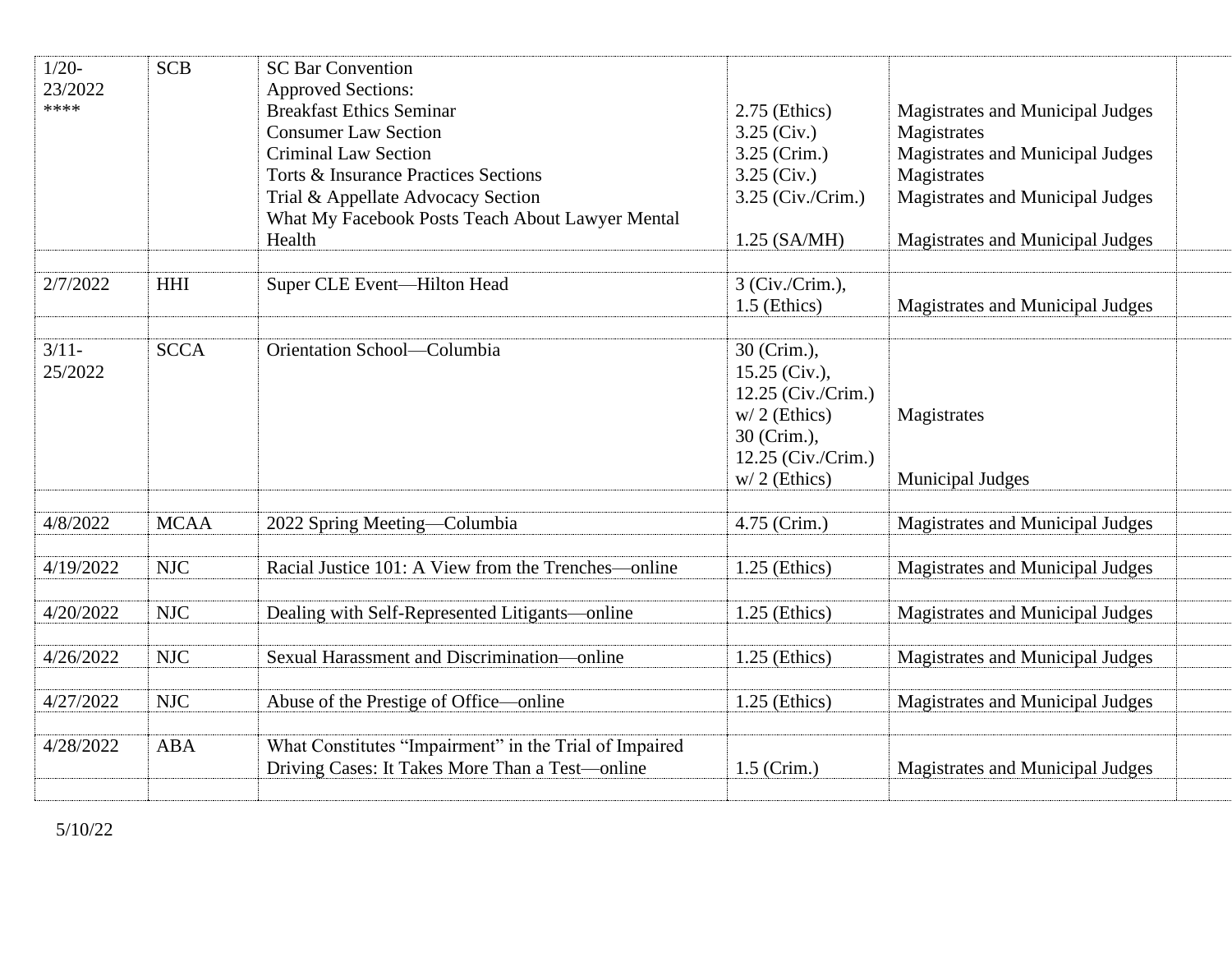| $5/22$ - | <b>SCJA</b> | Hickory Knob School—McCormick (Course No. 227524) | $8.25$ (Crim.),       |                                  |  |
|----------|-------------|---------------------------------------------------|-----------------------|----------------------------------|--|
| 25/2022  |             |                                                   | $\pm$ 4 (Civ./Crim.), |                                  |  |
|          |             |                                                   | ' (Ethics)            | Magistrates and Municipal Judges |  |
|          |             |                                                   |                       |                                  |  |

**S.C. BAR CONTINUING LEGAL EDUCATION TELESEMINARS** are available by logging onto [https://sc.webcredenza.com/.](https://urldefense.com/v3/__https:/sc.webcredenza.com/__;!!JHVHxrUang!Hasuz_BRaGkUxz73iuSBaxPqmY5W0isW5681Q5u7Rf3r_g0y08ParH1T-YJG8fFs$) There is a cost associated with viewing these programs, which are available at 1 p.m. EST via telephone. Click on Continuing Legal Education; click on TeleSeminar Calendar. A confirmation e-mail with the program call-in number and program materials will be sent to you prior to the program. You must have a valid e-mail address to participate in CLE Teleseminars. An individual telephonic course may be approved for a maximum of 90 minutes CLE credit.

## **S.C. BAR CONTINUING LEGAL EDUCATION ONLINE SEMINARS** are available by logging onto [https://cle.scbar.org/Ondemand-](https://urldefense.com/v3/__https:/cle.scbar.org/Ondemand-CLE/ViewSearch-All-Ondemand-Programs__;!!JHVHxrUang!Hasuz_BRaGkUxz73iuSBaxPqmY5W0isW5681Q5u7Rf3r_g0y08ParH1T-fV0BPF3$)

[CLE/ViewSearch-All-Ondemand-Programs.](https://urldefense.com/v3/__https:/cle.scbar.org/Ondemand-CLE/ViewSearch-All-Ondemand-Programs__;!!JHVHxrUang!Hasuz_BRaGkUxz73iuSBaxPqmY5W0isW5681Q5u7Rf3r_g0y08ParH1T-fV0BPF3$) There is a cost associated with viewing these programs, which are available for one month following purchase. You may earn a maximum of 6 hours of continuing legal education credits through online programs annually. If you have trouble logging on or need other technical assistance, call Jane Points at 803-771-0333, ext. 128.

| <b>SCB</b> | 10 Things You Need to Know About Ethics That You<br>Won't Find in the Rules of Conduct | $1.05$ (Ethics)                                                            | Magistrates and Municipal Judges       |
|------------|----------------------------------------------------------------------------------------|----------------------------------------------------------------------------|----------------------------------------|
| <b>SKP</b> | 13 <sup>th</sup> Annual SC Gun Law Seminar                                             | 3 (Crim.),<br>$2$ (Civ.),<br>6 (Civ./Crim.),<br>$2$ (Ethics),              |                                        |
|            |                                                                                        | 1 (SA/MH)<br>3 (Crim.),<br>$6$ (Civ./Crim.),<br>2 (Ethics),<br>$1$ (SA/MH) | Magistrates<br><b>Municipal Judges</b> |
| <b>SCB</b> | 28 <sup>th</sup> Annual Criminal Practice in SC (0919-49)                              | $6$ (Crim.) w/<br>1 (Ethics)                                               | Magistrates and Municipal Judges       |
| <b>SCB</b> | 30 <sup>th</sup> Annual Criminal Practice in SC                                        | 6.33 (Crim.) $w/$<br>1 (Ethics)                                            | Magistrates and Municipal Judges       |
| <b>SCB</b> | 2018-2019 US Supreme Court Review (DL-423)                                             | $1$ (Civ./Crim.)                                                           | Magistrates and Municipal Judges       |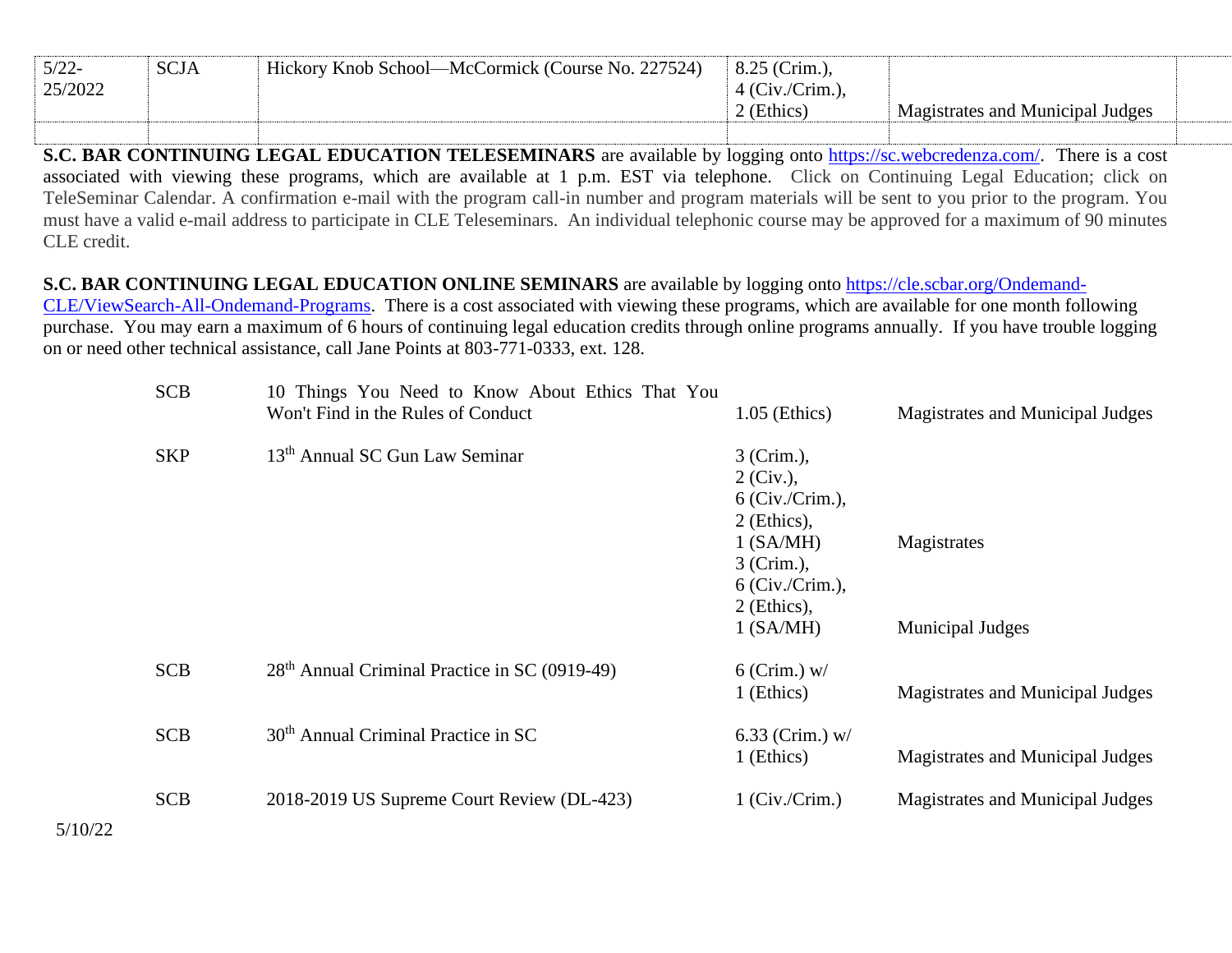| <b>SCB</b>  | 2019 Criminal Law Update Convention: Where Are We and<br>What Are We Doing? (DL-389)                                              | $3$ (Crim.)                                           | Magistrates and Municipal Judges |
|-------------|-----------------------------------------------------------------------------------------------------------------------------------|-------------------------------------------------------|----------------------------------|
| <b>SCB</b>  | 2019 Expungements Primer (DL-974)                                                                                                 | $0.66$ (Crim.)                                        | Magistrates and Municipal Judges |
| <b>SCB</b>  | 2020 Criminal Law Practice Essentials                                                                                             | 5.75 (Crim.) w/<br>1 (Ethics)                         | Magistrates and Municipal Judges |
| <b>SCB</b>  | 2020 Tort Law Update (0920-42-S)                                                                                                  | $6.06$ (Civ.) w/<br>1 (Ethics)                        | <b>Magistrates Only</b>          |
| <b>SCCA</b> | 2021 Civil Panel Discussion from Summary Court Intensive<br>Training                                                              | 3 (Civ.)                                              | <b>Magistrates Only</b>          |
| <b>SCB</b>  | 2021 Criminal Law Essentials                                                                                                      | 6.55 (Crim.)                                          | Magistrates and Municipal Judges |
| <b>SCCA</b> | 2021 Mandatory School                                                                                                             | 1.25 (Ethics),<br>$1$ (SA/MH),<br>$0.33$ (Civ./Crim.) | Magistrates and Municipal Judges |
| <b>SCB</b>  | A Call to Action! Promoting Well-Being and Ethical<br>Implications for Lawyers and Law Firms in the Legal<br>Professions (DL-372) | $1$ (SA/MH)                                           | Magistrates and Municipal Judges |
| <b>SCB</b>  | A Criminal Trial Demonstration: High Speed, High BAC,<br>High Drama DUI Trial                                                     | 5.86 (Crim.)                                          | Magistrates and Municipal Judges |
| <b>SCB</b>  | A Guide to Prelims (DL-414)                                                                                                       | $1.13$ (Crim.)                                        | Magistrates and Municipal Judges |
| <b>SCB</b>  | An Accident Waiting to Happen: Ethical Train Wrecks and<br>Other Avoidable Disasters (0917-08-S)                                  | $2.83$ (Ethics) w/<br>$3$ (SA/MH)                     | Magistrates and Municipal Judges |
| <b>SCB</b>  | Animal Cruelty and Family Violence: An Indisputable Link<br>$(DL-039)$                                                            | $5$ (Crim.)                                           | Magistrates and Municipal Judges |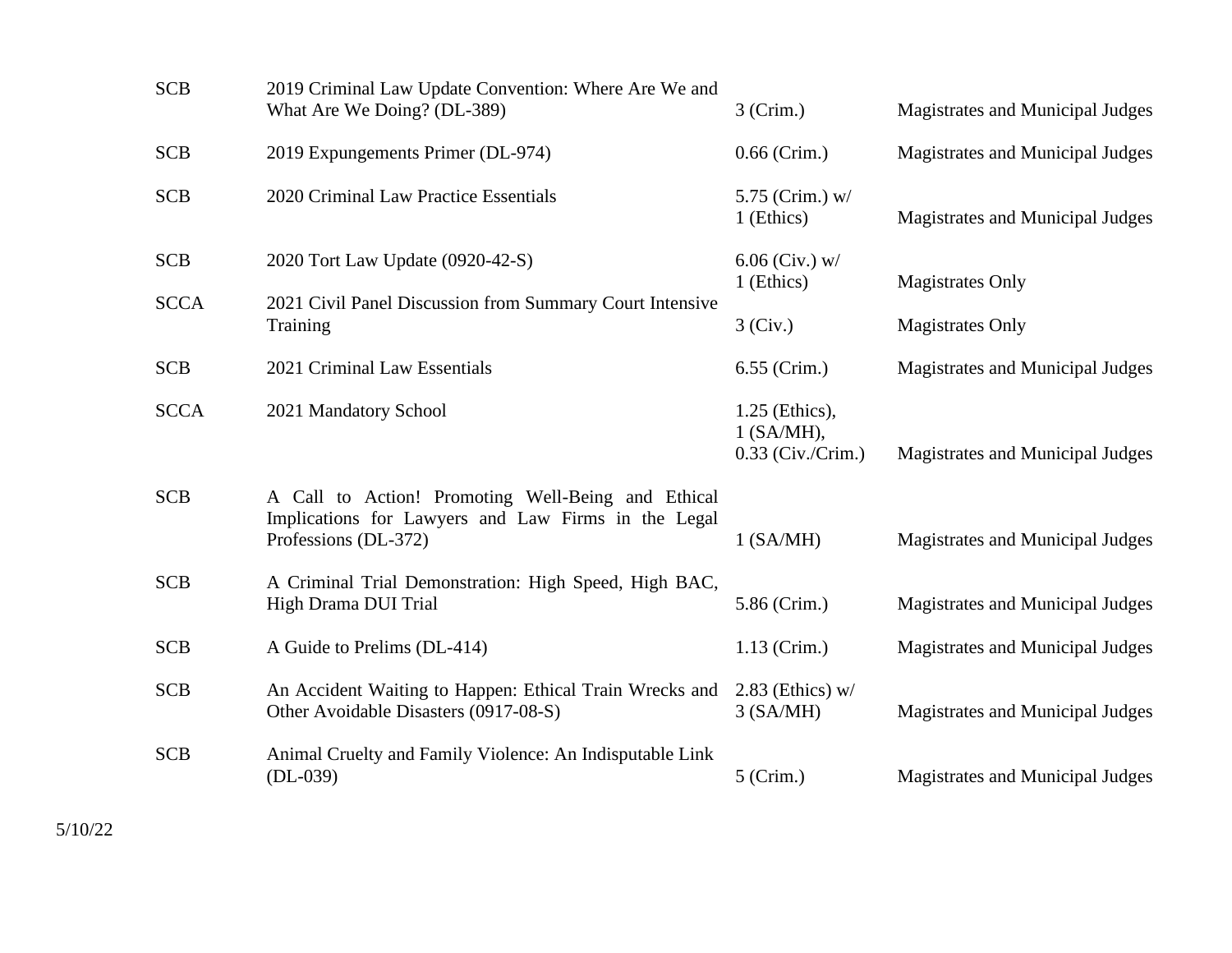| <b>SCCA</b> | Annual Supreme Court of the US Case Review                                                   | $1$ (Civ./Crim.)    | Magistrates and Municipal Judges |
|-------------|----------------------------------------------------------------------------------------------|---------------------|----------------------------------|
| <b>SCB</b>  | Ask About Suicide to Save a Life: Suicide Prevention Tools<br>$(DL-350)$                     | $1.13$ (SA/MH)      | Magistrates and Municipal Judges |
| <b>TRT</b>  | Attorneys and Addiction: Breaking the Cycle                                                  | $1.35$ (SA/MH)      | Magistrates and Municipal Judges |
| <b>SCB</b>  | Automated Vehicles: The Next Frontier for the Legal<br>Community (DL-386)                    | $1.03$ (Crim.)      | Magistrates and Municipal Judges |
| <b>SCB</b>  | Avoiding 20 Common Ethics Traps (DL-561)                                                     | 1 (Ethics)          | Magistrates and Municipal Judges |
| <b>ABA</b>  | Bail Reform Litigation: Past, Present and Future                                             | $1.5$ (Crim.)       | Magistrates and Municipal Judges |
| <b>SCCA</b> | <b>Bails and Bonds</b>                                                                       | $1$ (Crim.)         | Magistrates and Municipal Judges |
| <b>SCB</b>  | Beyond Eye Contact: Persuasive Presentation Skills for<br>Lawyers (DL-820)                   | $6$ (Civ./Crim.)    | Magistrates and Municipal Judges |
| <b>SCCA</b> | <b>Bond Hearings</b>                                                                         | $1$ (Crim.)         | Magistrates and Municipal Judges |
| <b>SCCA</b> | <b>Bond Court Training I</b>                                                                 | $0.58$ (Crim.)      | Magistrates and Municipal Judges |
| <b>SCCA</b> | Business Representation and Unauthorized Practice of Law<br>(UPL) in Magistrate Court        | $1$ (Civ.)          | <b>Magistrates Only</b>          |
| <b>SCB</b>  | Character Evidence: What It Is, What it Ain't, and How to<br>Handle It in Discovery (DL-665) | $0.75$ (Civ./Crim.) | Magistrates and Municipal Judges |
| <b>TRT</b>  | Civil Dispositive Motion Law                                                                 | $2$ (Civ.)          | <b>Magistrates Only</b>          |
| <b>TRT</b>  | Confronting Bias in the Legal Profession                                                     | 2.01 (Ethics)       | Magistrates and Municipal Judges |
| <b>SCB</b>  | Contempt of Court Featuring Mark Curriden: The Ethics of<br>Great Advocacy (DL-171)          | $0.75$ (Ethics)     | Magistrates and Municipal Judges |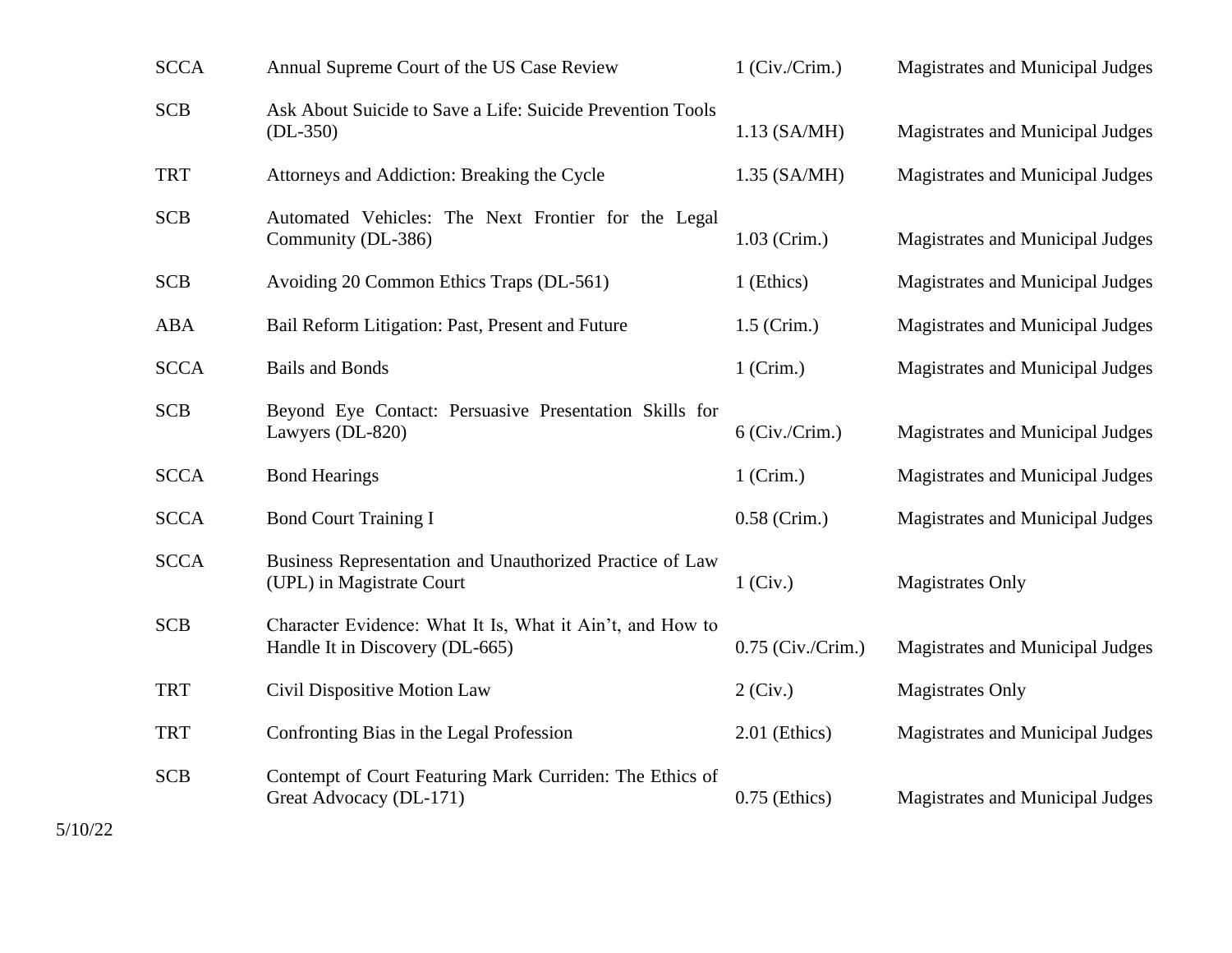| <b>STOP</b> | Crime Victims' Legal Rights: A New Wave in Civil Rights                                                    | $3$ (Crim.)                   | <b>Magistrates and Municipal Judges</b> |
|-------------|------------------------------------------------------------------------------------------------------------|-------------------------------|-----------------------------------------|
| <b>SCB</b>  | Cross Examination: Theories and Techniques (DL-193)                                                        | $1.48$ (Civ./Crim.)           | <b>Magistrates and Municipal Judges</b> |
| <b>SCB</b>  | De-stressing the Practice of Law and Getting Comfortable<br>with Discomfort (DL-154)                       | $1$ (SA/MH)                   | Magistrates and Municipal Judges        |
| <b>SCB</b>  | Do's and Don'ts for Young Litigation Lawyers (DL-629)                                                      | $0.5$ (Civ./Crim.)            | Magistrates and Municipal Judges        |
| <b>SCB</b>  | Drafting Liquidated Damages Clauses (DL-842)                                                               | $1$ (Civ.)                    | <b>Magistrates Only</b>                 |
| <b>SCB</b>  | Drafting Settlement Agreements in Civil Litigation<br>$(DL-852)$                                           | $1$ (Civ.)                    | <b>Magistrates Only</b>                 |
| <b>SCCA</b> | Driving Under the Influence                                                                                | $1$ (Crim.)                   | Magistrates and Municipal Judges        |
| <b>SCB</b>  | Drug Litigation in SC (0919-47-S)                                                                          | 5.75 (Crim.) w/<br>1 (Ethics) | Magistrates and Municipal Judges        |
| <b>SCCA</b> | Effectively Handling Sovereign Citizens in Traffic Court                                                   | $1$ (Crim.)                   | Magistrates and Municipal Judges        |
| <b>SCCA</b> | <b>Emojis in Court Cases</b>                                                                               | $0.75$ (Civ./Crim.)           | Magistrates and Municipal Judges        |
| <b>SCB</b>  | Emotional Intelligence Principles and the SC Rules of<br>Professional Conduct (0918-152)                   | $1$ (SA/MH)                   | Magistrates and Municipal Judges        |
| <b>SCB</b>  | Ethics and Professionalism: Effective Relationships with<br>the Court, Opposing Counsel & Pro Se Litigants | $0.83$ (Ethics)               | Magistrates and Municipal Judges        |
| <b>SCCA</b> | Ethics, Email Communication, and Social Networking                                                         | 1 (Ethics)                    | Magistrates and Municipal Judges        |
| <b>SCB</b>  | Ethics in Drafting Claims (DL-865)                                                                         | $1$ (Civ.) (Ethics)           | <b>Magistrates Only</b>                 |
| <b>SCCA</b> | Expungements                                                                                               | $0.33$ (Crim.)                | Magistrates and Municipal Judges        |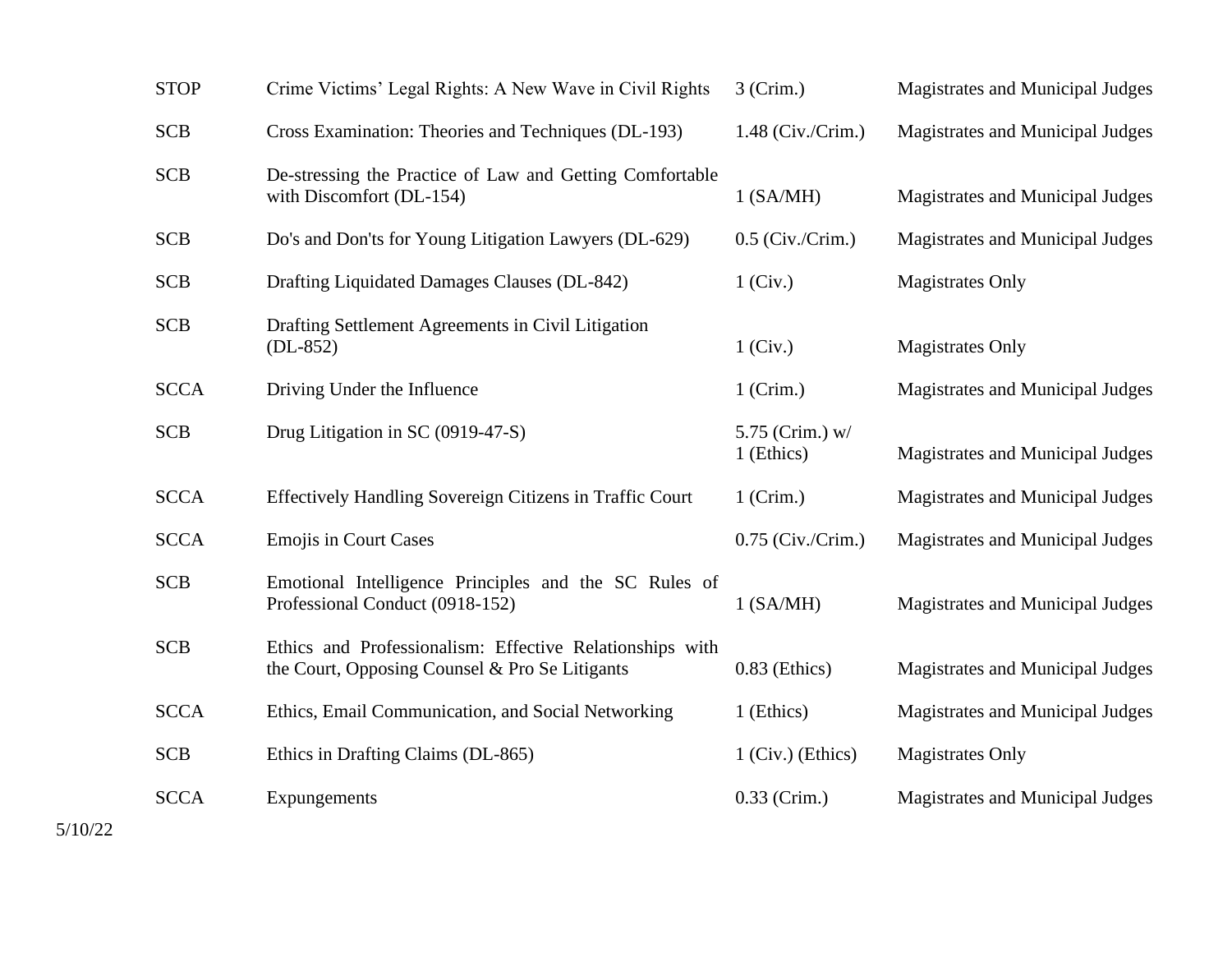| <b>SCCA</b> | Federal Subsidized Housing Meets the SCRLTA: An<br>Overview for SC Magistrates                         | $1.5$ (Civ.)                   | <b>Magistrates Only</b>          |
|-------------|--------------------------------------------------------------------------------------------------------|--------------------------------|----------------------------------|
| <b>SCB</b>  | Fundamentals of Landlord-Tenant Law: Guidance in the<br>COVID Era (DL-547)                             | $6.08$ (Civ.) w/<br>1 (Ethics) | <b>Magistrates Only</b>          |
| <b>SCB</b>  | Gain the Edge! Negotiation Strategies for Lawyers<br>$(0920-52)$                                       | 5.95 (Civ./Crim.)              | Magistrates and Municipal Judges |
| <b>SCB</b>  | Graduate School DUI: A Day with the Masters (0916-77)                                                  | $6$ (Crim.) w/<br>1 (Ethics)   | Magistrates and Municipal Judges |
| <b>SCB</b>  | Greetings from Mayberry: Gentile Lessons on Ethics and<br>Professionalism, Part I (DL-044)             | 1.5 (Ethics)                   | Magistrates and Municipal Judges |
| <b>SCB</b>  | Greetings from Mayberry: Gentile Lessons on Ethics and<br>Professionalism, Part II (DL-130)            | 1.3 (Ethics)                   | Magistrates and Municipal Judges |
| <b>SCCA</b> | <b>Guilty Pleas</b>                                                                                    | $0.83$ (Crim.)                 | Magistrates and Municipal Judges |
| <b>SCB</b>  | Help! I Have a Crazy ClientWhat Now? (0917-142-S)                                                      | $1$ (SA/MH)                    | Magistrates and Municipal Judges |
| <b>SCB</b>  | Hot Topics in Civil Trial Practice (0916-26-S)                                                         | $5$ (Civ.) w/<br>1 (Ethics)    | <b>Magistrates Only</b>          |
| <b>SCCA</b> | Hot Topics in Indigent Defense                                                                         | $1.5$ (Crim.)                  | Magistrates and Municipal Judges |
| <b>SCCA</b> | How to Efficiently Handle Civil and Criminal Court<br>Dockets in Summary Courts (Course NO. 227531ADO) | $1.25$ (Civ./Crim.)            | Magistrates and Municipal Judges |
| <b>SCB</b>  | I See Dead People: Evidentiary Issues When Witnesses Die<br>or Disappear Before Trial (DL-960)         | $1$ (Civ./Crim.)               | Magistrates and Municipal Judges |
| <b>SCB</b>  | I'm Feeling So Emotional: Cognitive Tools for Attorneys<br>$(DL-090)$                                  | $1$ (SA/MH)                    | Magistrates and Municipal Judges |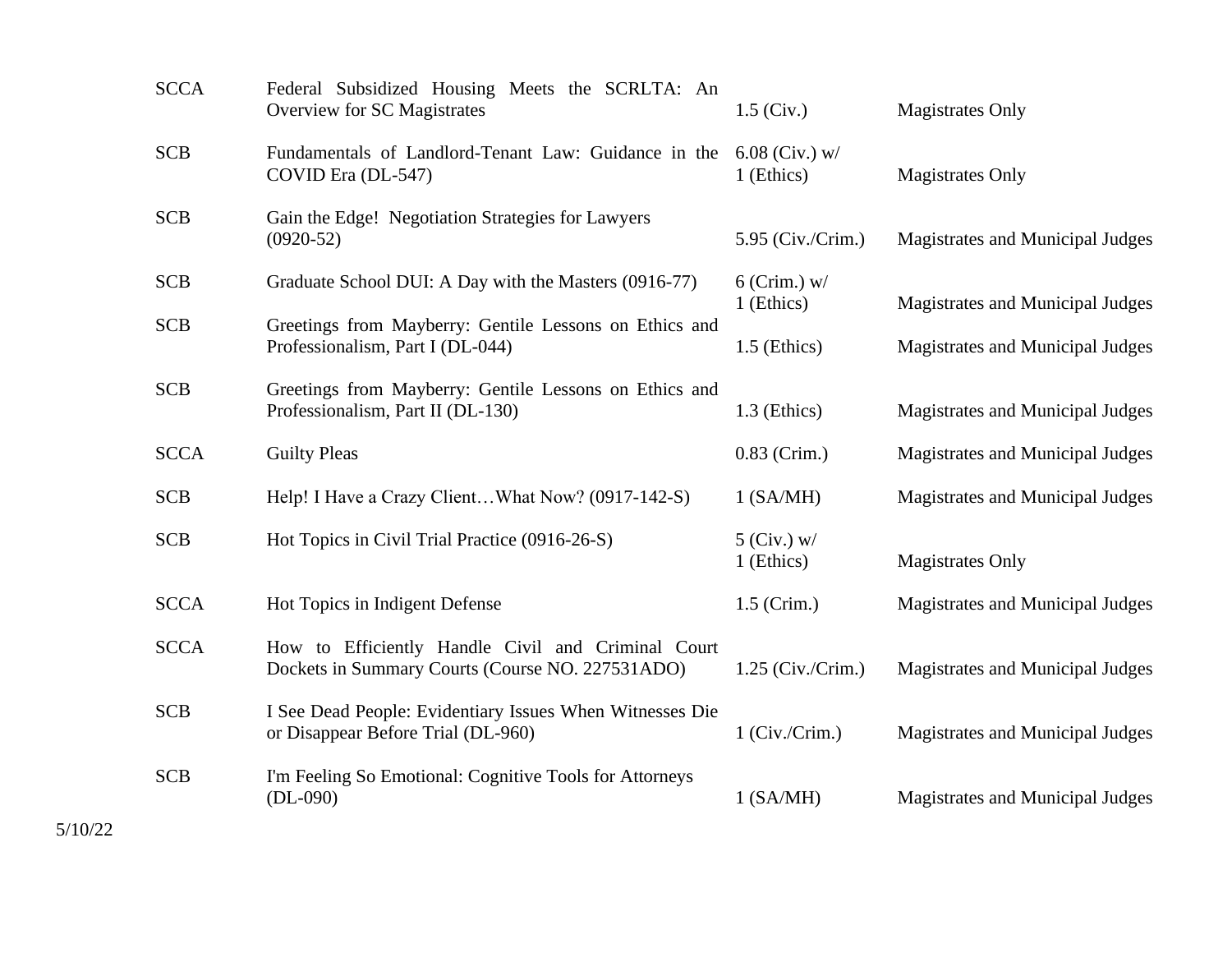| <b>SCB</b>  | Introduction to Human Trafficking and Case Illustrations                             | $1$ (Crim.)                                          | Magistrates and Municipal Judges       |
|-------------|--------------------------------------------------------------------------------------|------------------------------------------------------|----------------------------------------|
| <b>SCB</b>  | <b>Introductory Emotional Intelligence Principles</b><br>$(0918-043-S)$              | 1 (SA/MH)                                            | Magistrates and Municipal Judges       |
| <b>SCB</b>  | It's All A Game: Top Trial Lawyers Tackle Evidence 2019<br>$(0919-04-S)$             | $6$ (Civ./Crim.)<br>$w/1$ (Ethics)                   | Magistrates and Municipal Judges       |
| <b>SCB</b>  | It's All A Game: Top Trial Lawyers Tackle Evidence 2020<br>$(DL-570)$                | $6$ (Civ./Crim.)<br>$w/1$ (Ethics)                   | Magistrates and Municipal Judges       |
| <b>SCB</b>  | It's All A Game: Top Trial Lawyers Tackle Evidence 2021                              | 2.5 (Crim.),<br>$3.5$ (Civ./Crim.)<br>$w/1$ (Ethics) | Magistrates and Municipal Judges       |
| <b>SCB</b>  | Keeping Up with Trends & Issues in Criminal Defenses and<br>PCR-Proofing Your Case   | $0.5$ (Crim.)                                        | Magistrates and Municipal Judges       |
| <b>ABA</b>  | Lawyer Mental Health: The Numbers, the People, the<br><b>Support System</b>          | $1$ (SA/MH)                                          | Magistrates and Municipal Judges       |
| <b>SCCA</b> | Media Matters: Working with the Press                                                | $0.6$ (Civ./Crim.)                                   | Magistrates and Municipal Judges       |
| <b>TRT</b>  | Navigating Police and Citizen Encounters                                             | $2$ (Crim.)                                          | Magistrates and Municipal Judges       |
| <b>SCB</b>  | Navigating the Stormy Seas: Governmental Liability<br>Litigation Seminar (0920-09-S) | $4$ (Civ.) w/<br>1 (Ethics)<br>1 (Ethics)            | Magistrates<br><b>Municipal Judges</b> |
| <b>SCB</b>  | Neurobiology of Addiction (DL-689)                                                   | $1.5$ (SA/MH)                                        | Magistrates and Municipal Judges       |
| <b>SCB</b>  | Neurobiology of Addiction: Mental Health and Substance<br>Abuse (DL-795)             | $1$ (SA/MH)                                          | Magistrates and Municipal Judges       |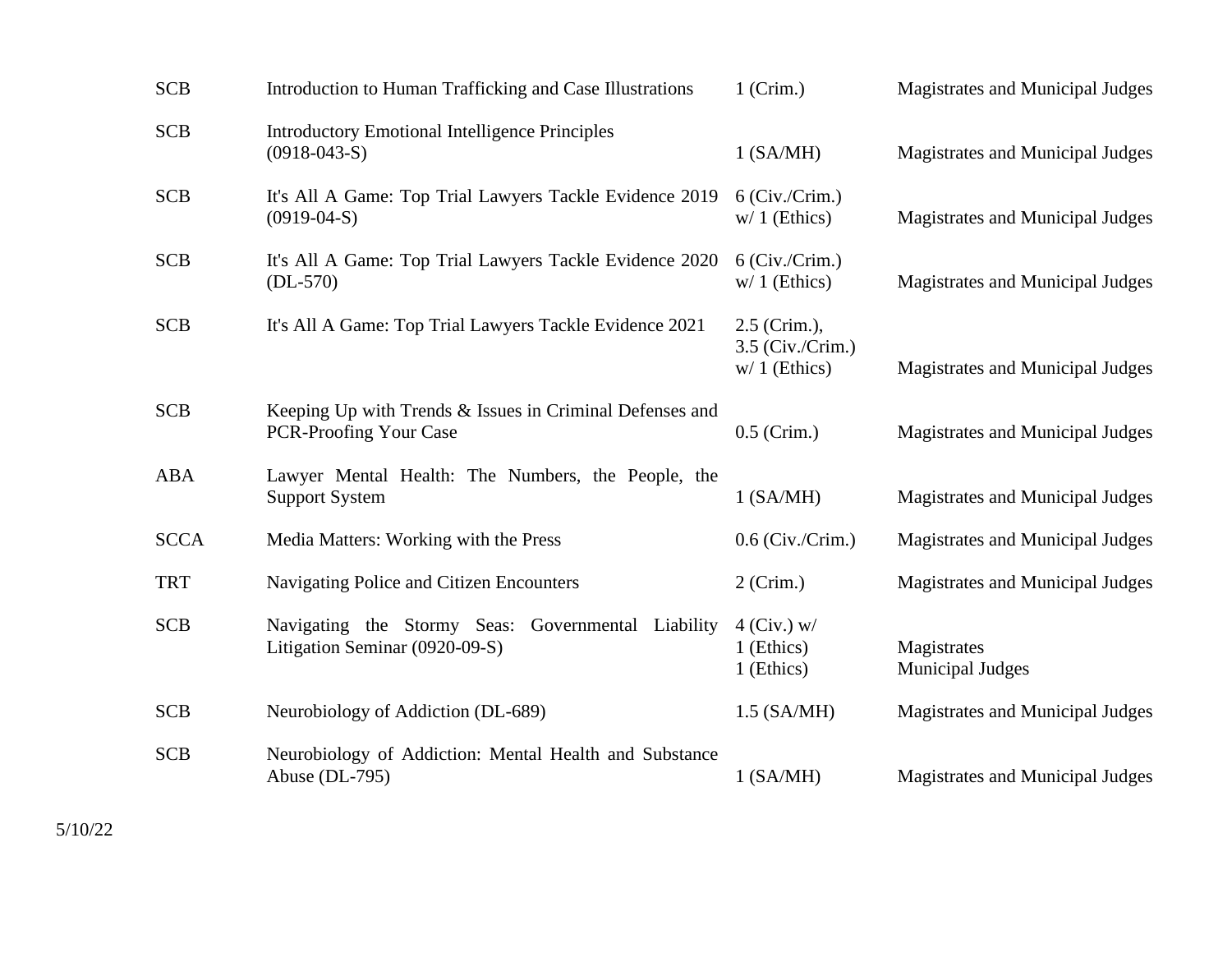| <b>SCB</b>  | Additional<br>Enough:<br>Minefields—Overview,<br>Never<br>Definitions, Facts and Figures Relating to Compulsive<br>Gambling (DL-043)              | $1$ (SA/MH)         | Magistrates and Municipal Judges        |
|-------------|---------------------------------------------------------------------------------------------------------------------------------------------------|---------------------|-----------------------------------------|
| <b>SCB</b>  | No-Knock Search: The Fourth Amendment and SC Law<br>$(DL-460)$                                                                                    | $1.3$ (Crim.)       | <b>Magistrates and Municipal Judges</b> |
| <b>SCB</b>  | Our Epidemic: Depression and Substance Abuse in the<br>Legal Field (DL-804)                                                                       | $1$ (SA/MH)         | Magistrates and Municipal Judges        |
| <b>SCCA</b> | Overview of Diversion Programs Operated by SC Circuit<br>Solicitors                                                                               | $0.33$ (Crim.)      | Magistrates and Municipal Judges        |
| <b>SCCA</b> | <b>Overview of Domestic Violence Crimes</b>                                                                                                       | $1$ (Crim.)         | <b>Magistrates and Municipal Judges</b> |
| <b>SCB</b>  | A Potpourri of Ethics with Larry Fox (DL-707)                                                                                                     | 2 (Ethics)          | Magistrates and Municipal Judges        |
| <b>SCB</b>  | A Practical Guide to Civil and Criminal Contempt in SC<br>$(DL-475)$                                                                              | $1.25$ (Civ./Crim.) | Magistrates and Municipal Judges        |
| <b>SCB</b>  | Practicing in Magistrates Court (DL-064)                                                                                                          | $1$ (Civ./Crim.)    | <b>Magistrates and Municipal Judges</b> |
| <b>SCB</b>  | Preparing for your First Trial (DL-203)                                                                                                           | $0.5$ (Civ./Crim.)  | Magistrates and Municipal Judges        |
| <b>SCB</b>  | Professionalism and Civility (DL-732)                                                                                                             | $0.75$ (Ethics)     | <b>Magistrates and Municipal Judges</b> |
| <b>SCB</b>  | Prosecution of Animal Abuse and Neglect Cases: Problems,<br>Procedures and (Hopefully) Some Useful Solutions for<br>Summary Court Judges (DL-426) | $2.05$ (Crim.)      | Magistrates and Municipal Judges        |
| <b>SCB</b>  | Qualification and Examination of Expert Witnesses<br>$(DL-290)$                                                                                   | $0.6$ (Civ./Crim.)  | Magistrates and Municipal Judges        |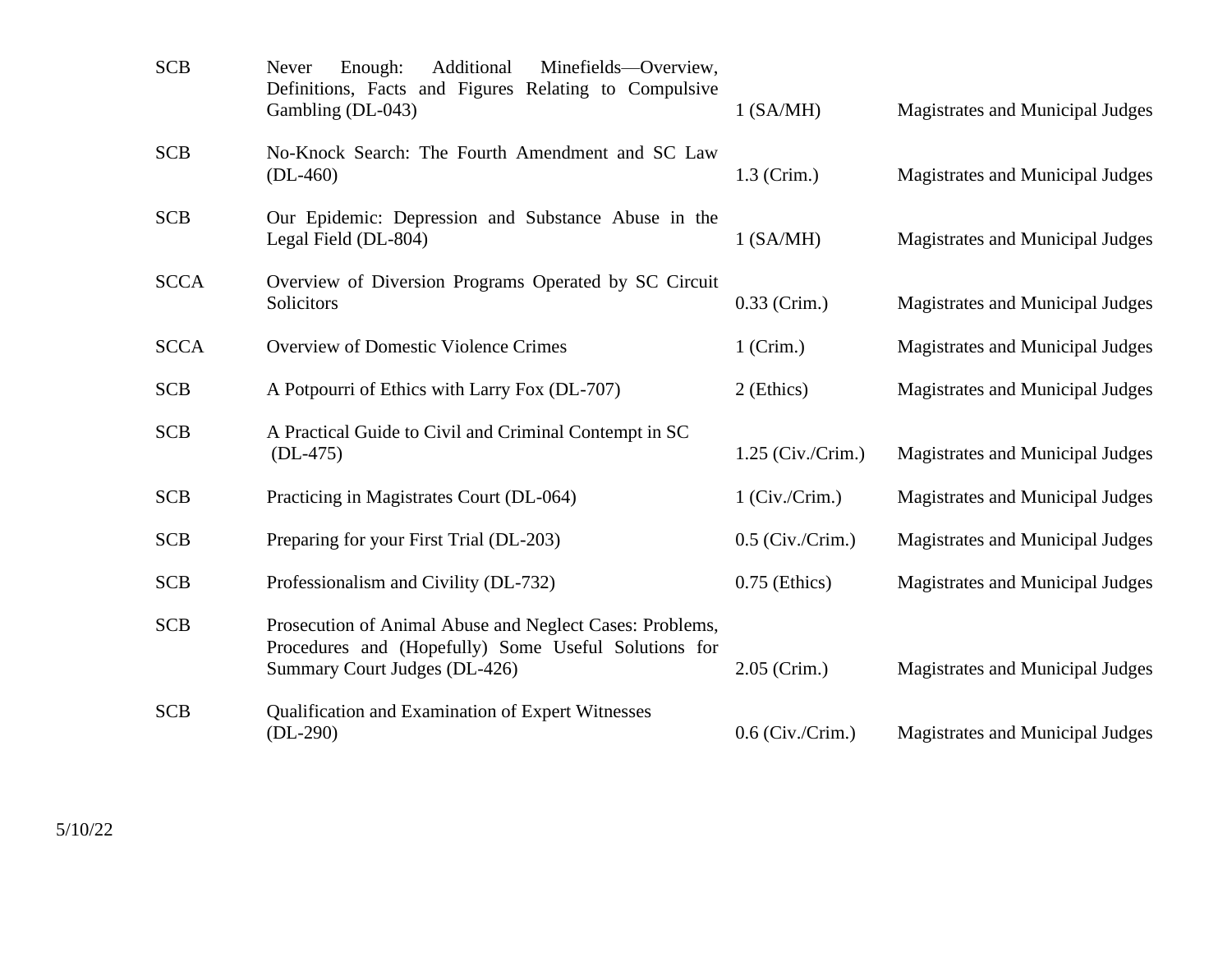| <b>SCB</b>  | Addressing<br>"Secondary<br>Recognizing<br>and<br>Traumatic<br>Stress/Vicarious Trauma/Compassion Fatigue" in Practicing<br>Attorneys (DL-803) | 1 (SA/MH)                    | Magistrates and Municipal Judges        |
|-------------|------------------------------------------------------------------------------------------------------------------------------------------------|------------------------------|-----------------------------------------|
| <b>TRT</b>  | Rules and Procedures of Canine Law                                                                                                             | $2$ (Civ./Crim.)             | Magistrates and Municipal Judges        |
| <b>SCCA</b> | <b>SC Landlord/Tenant Law</b>                                                                                                                  | $1.5$ (Civ.)                 | <b>Magistrates Only</b>                 |
| <b>SCB</b>  | SC Trial Evidence: Tips to Simplify Evidentiary Issues and<br><b>Increase Recall</b>                                                           | 1.41 (Crim.)                 | Magistrates and Municipal Judges        |
| <b>SCCA</b> | <b>Search Warrants</b>                                                                                                                         | $2$ (Crim.)                  | Magistrates and Municipal Judges        |
| <b>SCB</b>  | Select Topics in SC Civil Procedure (0919-62-S)                                                                                                | 5.83 (Civ.) w/<br>1 (Ethics) | <b>Magistrates Only</b>                 |
| <b>SCB</b>  | Smoke and Mirrors: A Teaching Film on Hearsay and<br>Evidentiary Issues (DL-353)                                                               | $1.5$ (Civ./Crim.)           | <b>Magistrates and Municipal Judges</b> |
| <b>SCB</b>  | Stuart Teicher Goes to NYC and Teachers About Lying,<br>Loyalty and Lots of Ethics Rules (DL-320)                                              | 1 (Ethics)                   | Magistrates and Municipal Judges        |
| <b>SCB</b>  | Stuart Teicher Takes a Trip and Teaches About Ethical<br>Misconduct (DL-305)                                                                   | 1 (Ethics)                   | Magistrates and Municipal Judges        |
| <b>SCCA</b> | <b>Summary Court Expungement Training</b>                                                                                                      | $0.33$ (Crim.)               | Magistrates and Municipal Judges        |
| <b>SCB</b>  | Taking the Terror Out of Trial (DL-417)                                                                                                        | $6.25$ (Civ.)                | <b>Magistrates Only</b>                 |
| <b>SCCA</b> | The Americans with Disabilities Act in the Courtroom 0.75 Civ./Crim.<br>(Course No. 219503ADO)                                                 |                              | Magistrates and Municipal Judges        |
| <b>SCB</b>  | The Art of Summary Judgment (DL-690)                                                                                                           | $1$ (Civ.)                   | <b>Magistrates Only</b>                 |
| <b>SCB</b>  | The Art of Trial Communication (DL-159)                                                                                                        | $1$ (Civ./Crim.)             | Magistrates and Municipal Judges        |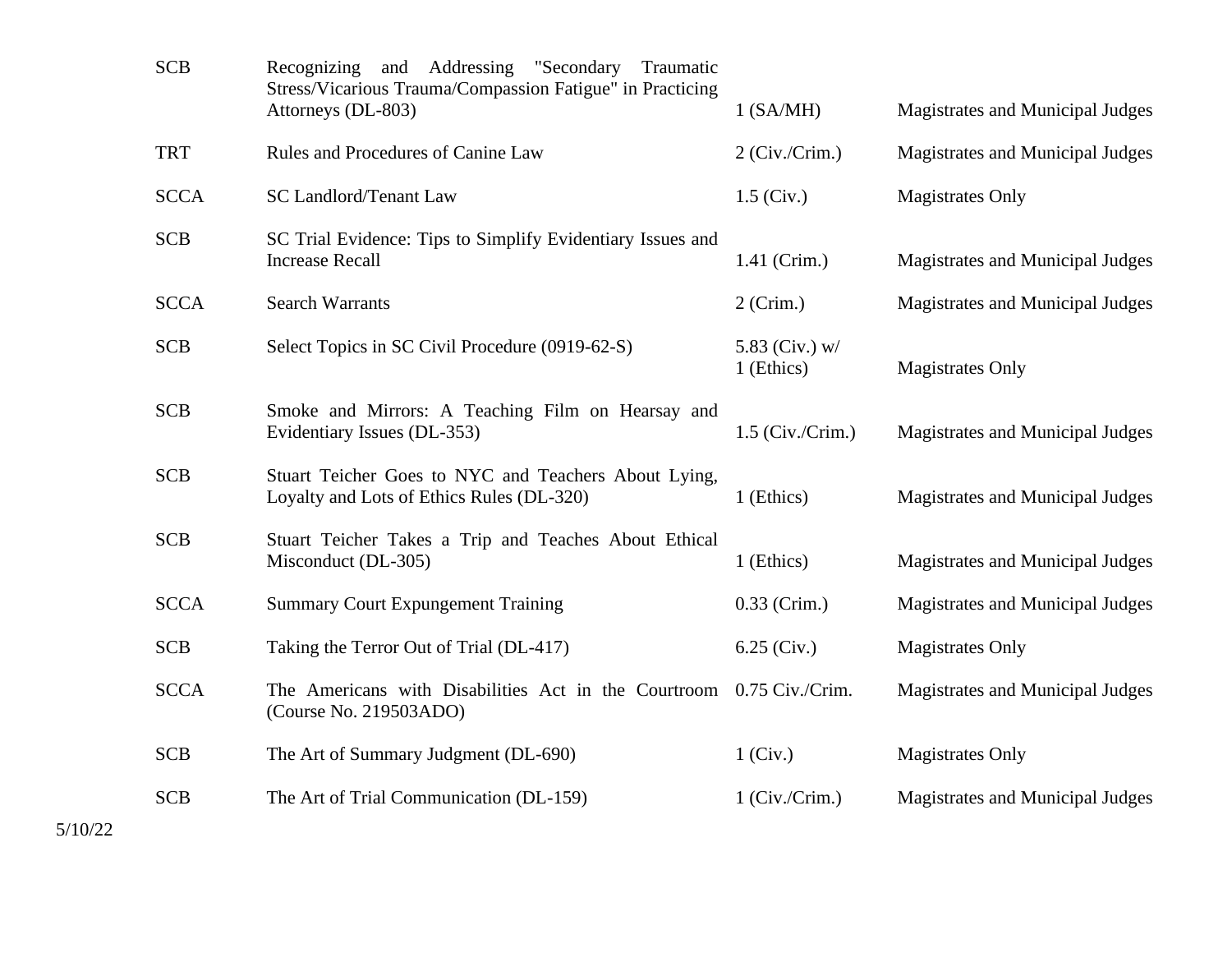| <b>SCCA</b> | The Court, Confirmation, and the Demise of Civility                                                 | 1 (Ethics)                    | Magistrates and Municipal Judges        |
|-------------|-----------------------------------------------------------------------------------------------------|-------------------------------|-----------------------------------------|
| <b>SCB</b>  | The (Ethical) World According to Stuart Teicher: Bad<br>Behavior That Can Kill Your Career (DL-400) | 1.91 (Ethics),<br>$1$ (SA/MH) | Magistrates and Municipal Judges        |
| <b>SCB</b>  | The Ethics of Presenting (and Objecting to) Evidence<br>$(DL-964)$                                  | 1 (Ethics)                    | Magistrates and Municipal Judges        |
| <b>SCCA</b> | The Impact of Mental Health and Substance Abuse on<br><b>Attorney Disciplinary Cases</b>            | $1$ (SA/MH)                   | Magistrates and Municipal Judges        |
| <b>SCB</b>  | The Lawyer's Epidemic and an Invitation to Well Being<br>$(DL-626)$                                 | 1 (SA/MH)                     | Magistrates and Municipal Judges        |
| <b>SCB</b>  | The Psychology of Persuasion (DL-292)                                                               | $0.85$ (Civ./Crim.)           | <b>Magistrates and Municipal Judges</b> |
| <b>ABA</b>  | The Servicemembers Civil Relief Act 101: What Every                                                 |                               |                                         |
|             | Attorney and Judge Needs to Know                                                                    | $1.5$ (Civ.)                  | <b>Magistrates Only</b>                 |
| <b>SCB</b>  | The Trial Lawyer's Armageddon (DL-288)                                                              | $1.2$ (Civ./Crim.)            | Magistrates and Municipal Judges        |
| <b>TRT</b>  | The Underlying Implications of Judicial Disqualification                                            | $1.15$ (Ethics)               | Magistrates and Municipal Judges        |
| <b>SCB</b>  | The World Has ChangedLet's Sort It Out (DL-555)                                                     | $2.91$ (Ethics)               | <b>Magistrates and Municipal Judges</b> |
| <b>SCB</b>  | Thinking Through the Structure of Evidence (DL-959)                                                 | $0.91$ (Civ./Crim.)           | <b>Magistrates and Municipal Judges</b> |
| <b>SCCA</b> | Tips for Order Writing-What Do SC Appellate Courts<br>Prefer? (Course No. 227481ADO)                | $0.75$ (Civ./Crim.)           | Magistrates and Municipal Judges        |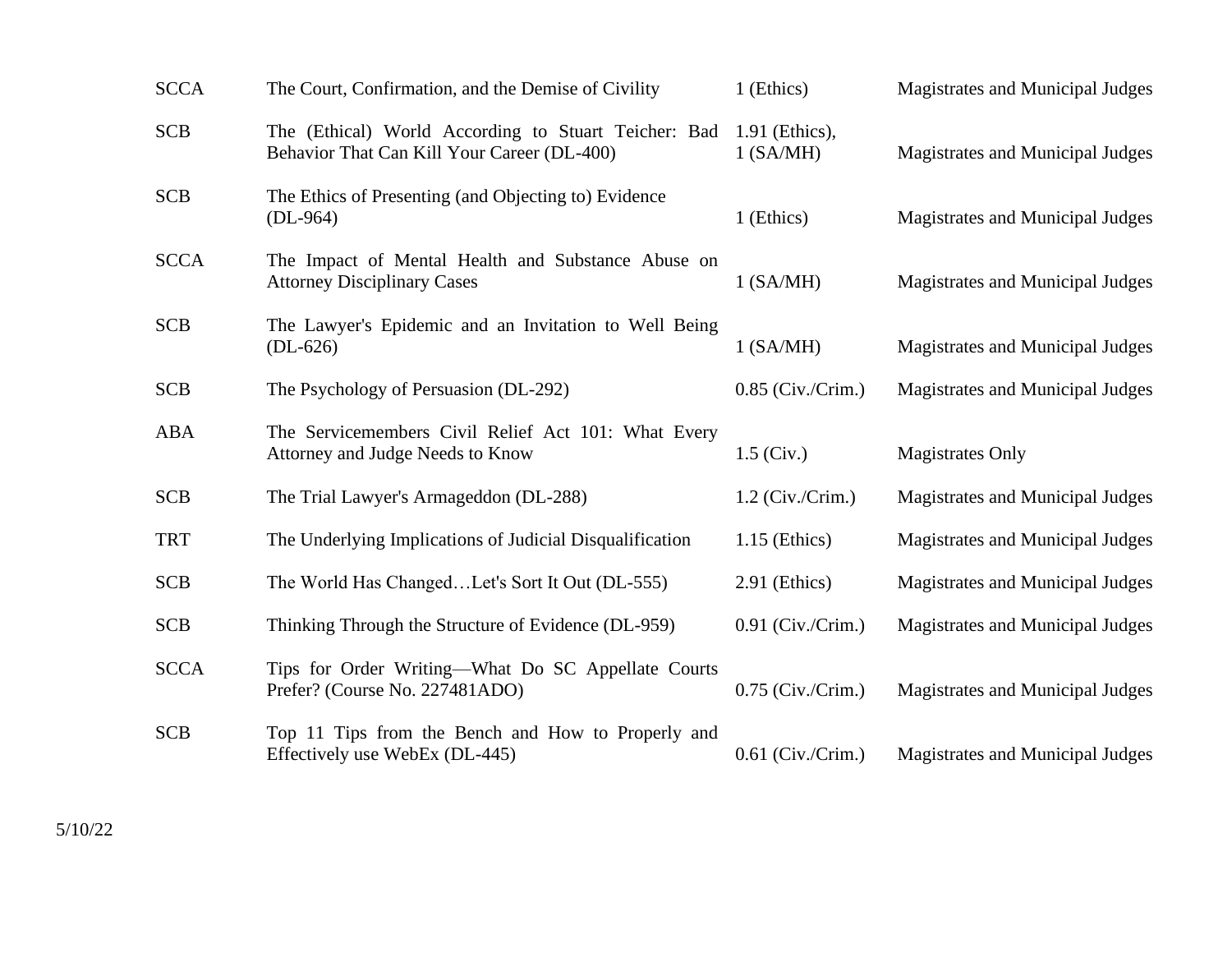| <b>SCB</b>  | Trial by Machine: The Use of Evidential Breath Testing in<br>South Carolina (Course No. 181581) (DL-733)                     | $1$ (Crim.)        | Magistrates and Municipal Judges |
|-------------|------------------------------------------------------------------------------------------------------------------------------|--------------------|----------------------------------|
| <b>SCCA</b> | <b>Understanding Evidentiary Issues</b>                                                                                      | $1$ (Civ./Crim.)   | Magistrates and Municipal Judges |
| <b>SCB</b>  | We Survived, So Can You (DL-989)                                                                                             | $0.68$ (SA/MH)     | Magistrates and Municipal Judges |
| <b>SCB</b>  | Wellness for our Profession: Strategies and Tactics that<br>Work (0917-52-S)                                                 | 3.5 (SA/MH)        | Magistrates and Municipal Judges |
| <b>ABA</b>  | When "No Comment" Won't Do: Courts Communicating<br>Through the Media                                                        | 1.5 (Ethics)       | Magistrates and Municipal Judges |
| <b>SCB</b>  | Whipping Up Some Justice: Chili, Cornbread, and the<br>Unforgiving Minute (DL-670)                                           | $1$ (SA/MH)        | Magistrates and Municipal Judges |
| <b>SCB</b>  | Whipping Up Some Justice: Tips for Great Hummus and<br>Pimento Cheese Dips and Tips to Avoid Legal Malpractice<br>$(DL-055)$ | 1 (Ethics)         | Magistrates and Municipal Judges |
| <b>SCB</b>  | Whipping Up Some Justice: Guilty Pleasures, Guilty Pleas<br>and Cheesecake (DL-188)                                          | $1$ (Crim.)        | Magistrates and Municipal Judges |
| <b>SCB</b>  | Wildlife Law and Policy (0920-30-S)                                                                                          | 4.75 (Crim.)       | Magistrates and Municipal Judges |
| <b>SCB</b>  | Working with Interpreters to Improve Communication with<br>Non-English Speaking Clients (DL-430)                             | $0.5$ (Civ./Crim.) | Magistrates and Municipal Judges |

\* **Indicates approved Domestic Violence Training. \*\* Indicates approved Crime Victim Training.**

**\*\*\*Indicates approved Animal Cruelty Training.**

**\*\*\*\* Indicates approved SA/MH Training.**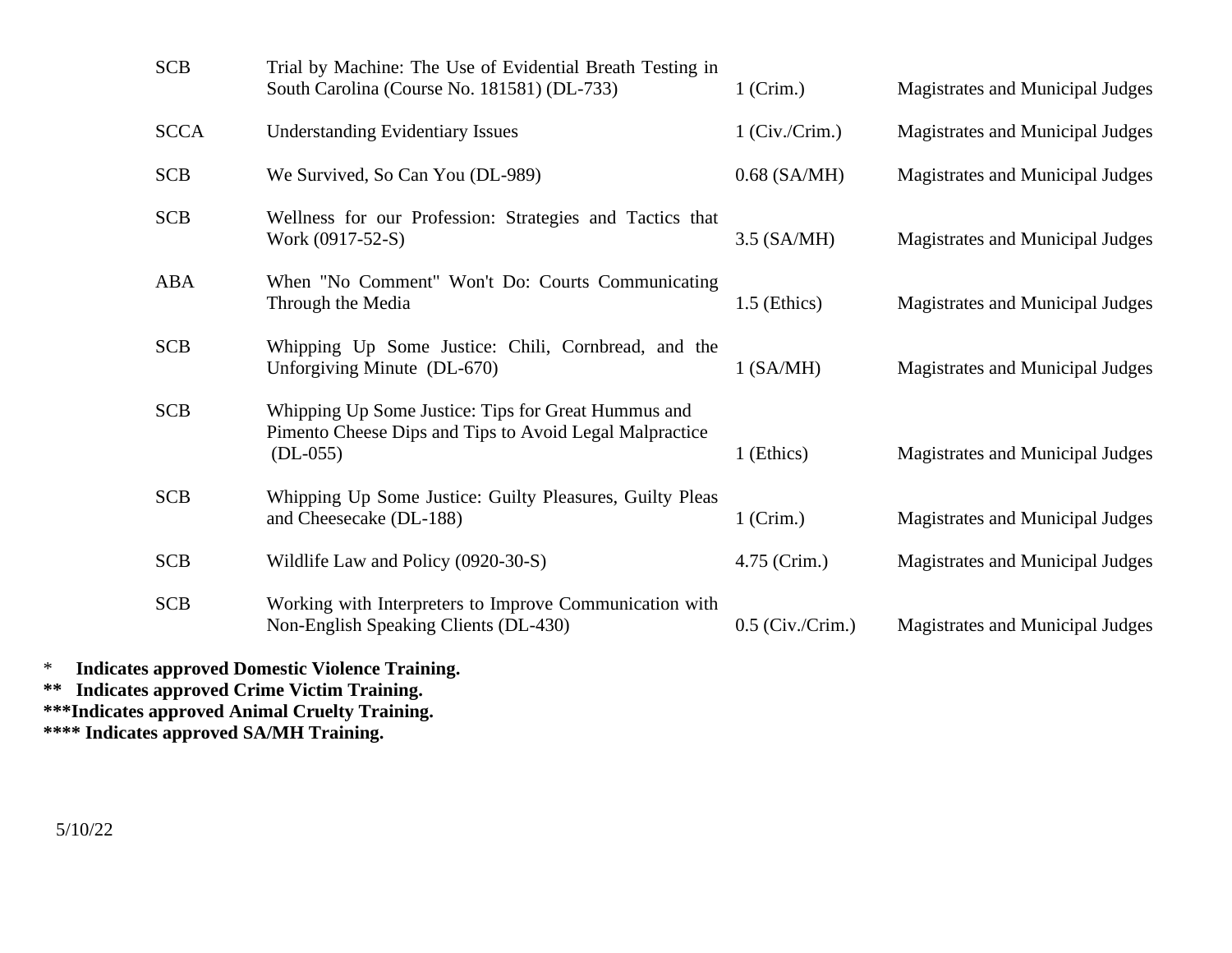\*\*\*\*\* The abbreviations for sponsoring organizations are as follows:\*\*\*\*\*\*

- **1.** ABA—American Bar Association PO Box 109078 Chicago, Illinois 60654-7598 800-285-2221 [www.Americanbar.org/cle](http://www.americanbar.org/cle)
- **2.** BCBA—Beaufort County Bar Association Hilton Head, SC 29938 843-815-2171
- **3.** HHI—Hilton Head Island Bar Association <http://www.hiltonheadislandbarassociation.com/> [hiltonheadislandbarassociation@hotmail.com](mailto:hiltonheadislandbarassociation@hotmail.com)  Contact: Tyler A. Melnick, Esquire, Treasurer Finger, Melnick & Brooks, P.A. 35 Hospital Center Commons, Suite 200 Hilton Head Island, SC 29926 1-843-681-7000 [tmelnick@fingerlaw.com](mailto:tmelnick@fingerlaw.com)
- **4.** MCAA—Municipal Court Administration Association of South Carolina Contact: Tiger Wells P.O. Box 12109 Columbia, SC 29211-2109 803-933-1270 [twells@masc.sc](mailto:twells@masc.sc) <http://www.masc.sc/programs/knowledge/affiliates/Pages/Court-Administration.aspx>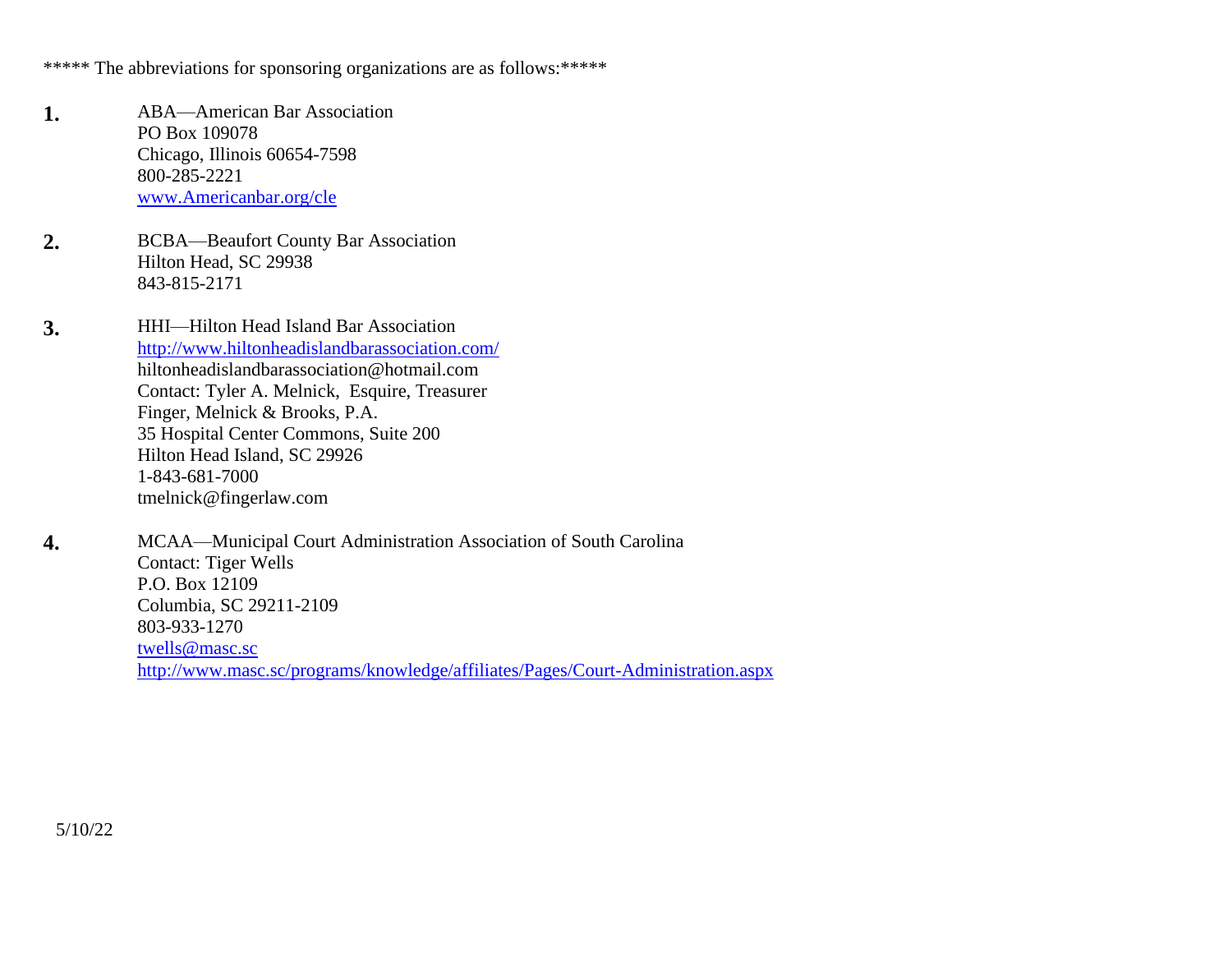**5.** MUSC—MUSC Dept. of Psychiatry and Behavioral Sciences Contact: Office of Continuing Education, Community and Alumni Relations 67 President Street MSC 861 Charleston, SC 29425 843-792-0175 [psych-events@musc.edu](mailto:psych-events@musc.edu) <https://medicine.musc.edu/departments/psychiatry/cecar/conferences>

- **6.** NADCP—National Association of Drug Court Professionals 625 North Washington Street, Suite 212 Alexandria, VA 22314 703-575-9400 <https://www.nadcp.org/>
- **7.** RCBA—Richland County Bar Association PO Box 7632 Columbia, SC 29202-7632 803-771-9801 803-799-4118 (Fax) <https://richbar.org/events/> [rcba@scbar.org](mailto:rcba@scbar.org)
- **8.** SCB- South Carolina Bar- CLE Division P.O. Box 608 Columbia, SC 29202-0608 803-771-0333 Toll Free: 1-800-768-7787 <http://www.scbar.org/>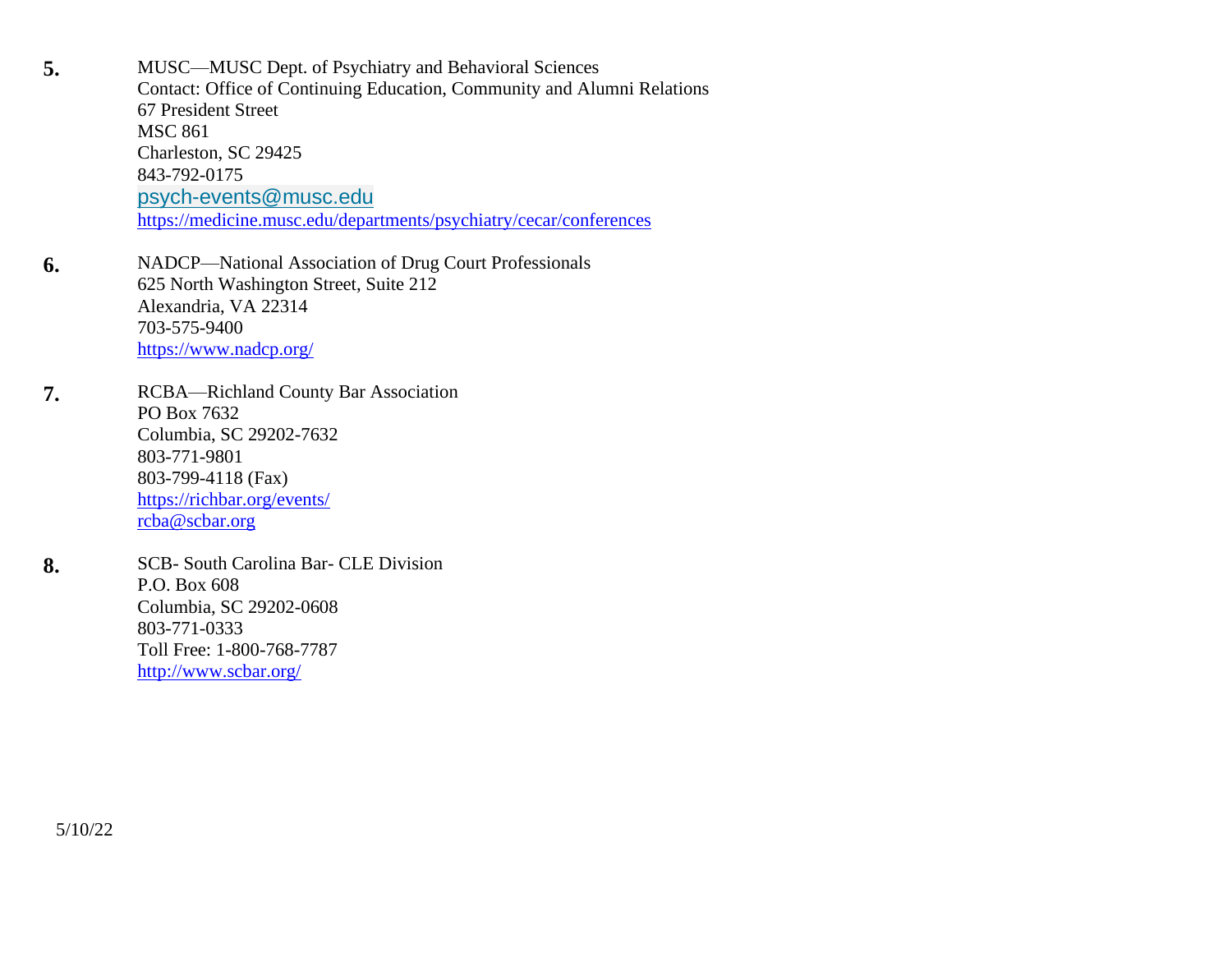**9.** SCCA- SC Court Administration Contact: Renee A. Lipson, Staff Attorney 1015 Sumter Street, Suite 200 Columbia, SC 29201-3747 803-734-1800 803-734-0269 (Fax) [rlipson@sccourts.org](mailto:rlipson@sccourts.org)

10. SCCADVASA—SC Coalition Against Domestic Violence and Sexual Assault PO Box 7776 Columbia, SC 29202-7776 803-256-2900 803-661-7327 (Fax) [info@sccadvasa.org](mailto:info@sccadvasa.org) <https://www.sccadvasa.org/>

- 11. SCAG—Office of the SC Attorney General PO Box 11549 Columbia, SC 29211-1549 803-734-3970 <https://www.scag.gov/>
- 12. SCAJ—SC Association for Justice 1901 Gadsden Street, Suite A Columbia, SC 29201 803-799-5097 <https://www.scaj.com/>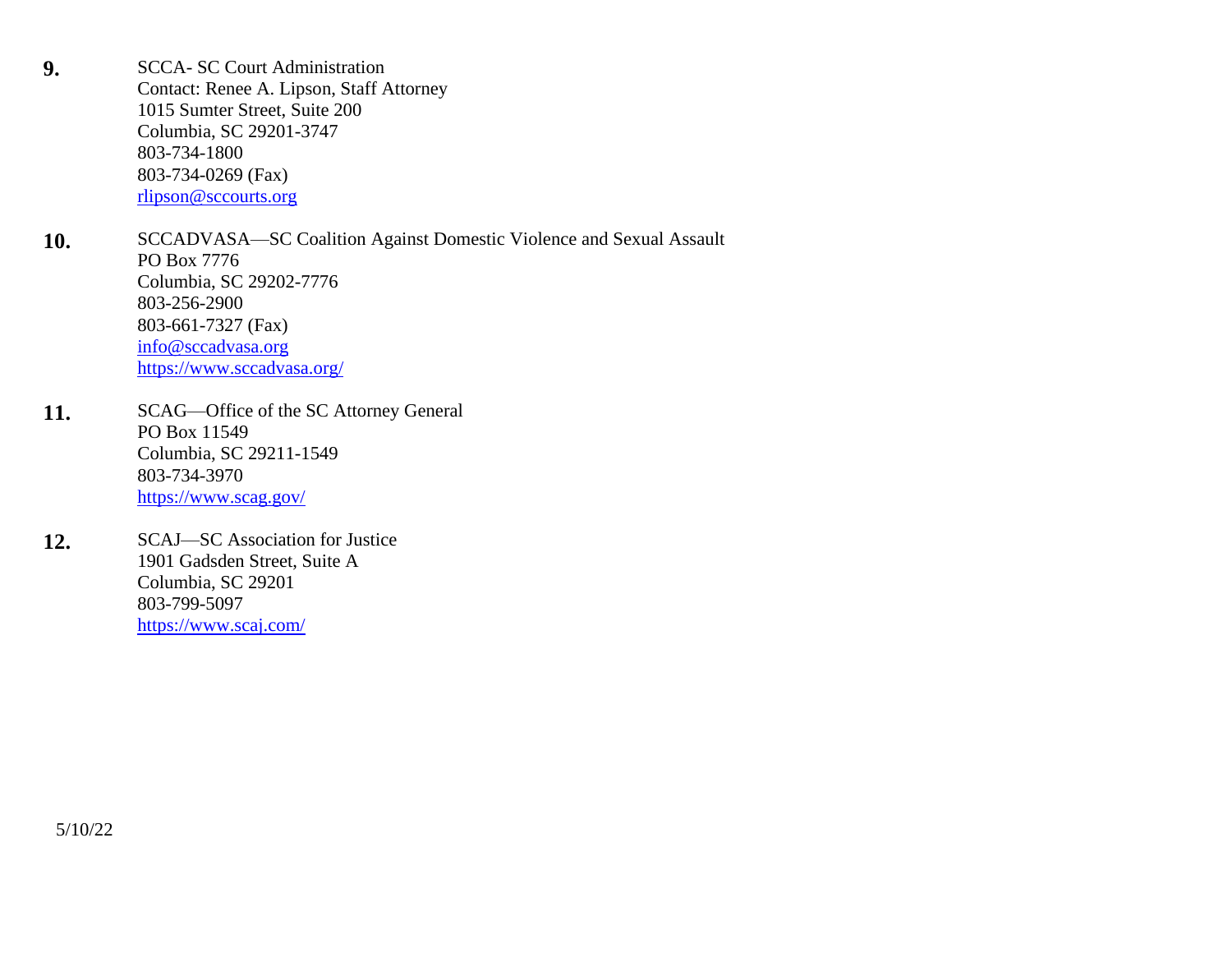13. SCDTAA—SC Defense Trial Attorneys Association Contact: Aimee Hiers, Executive Director 1 Windsor Cove #305 Columbia, SC 29223 803-252-5646 800-445-8629 (Toll Free) 803-765-0860 (Fax) <https://www.scdtaa.com/> [aimee@jee.com](mailto:%0Baimee@jee.com)

14. SCJA- Summary Court Judges Association Contact: The Honorable Clinton D. "Danny" Singleton, President Seneca Municipal Court Post Office Box 4773 Seneca, SC 29679-4773 864-885-2731 864-885-2708 (Fax) [www.scscja.com](http://www.scscja.com/) [DSingleton@Seneca.SC.US](mailto:DSingleton@Seneca.SC.US)

15. SKP – Shaw & Kelley Publishing P.O. Box 1241 Silver Springs, Fl. 34489-1241 (864) 834-4404 or (352) 694-5245 [www.scgunlaw.com](http://www.scgunlaw.com/)

16. SRHC—Spartanburg Regional Healthcare Center Contact: Nelda Hope, BSN, RN Spartanburg Regional Education Coordinator 864-560-6265 [nhops@srhs.com](mailto:nhops@srhs.com)